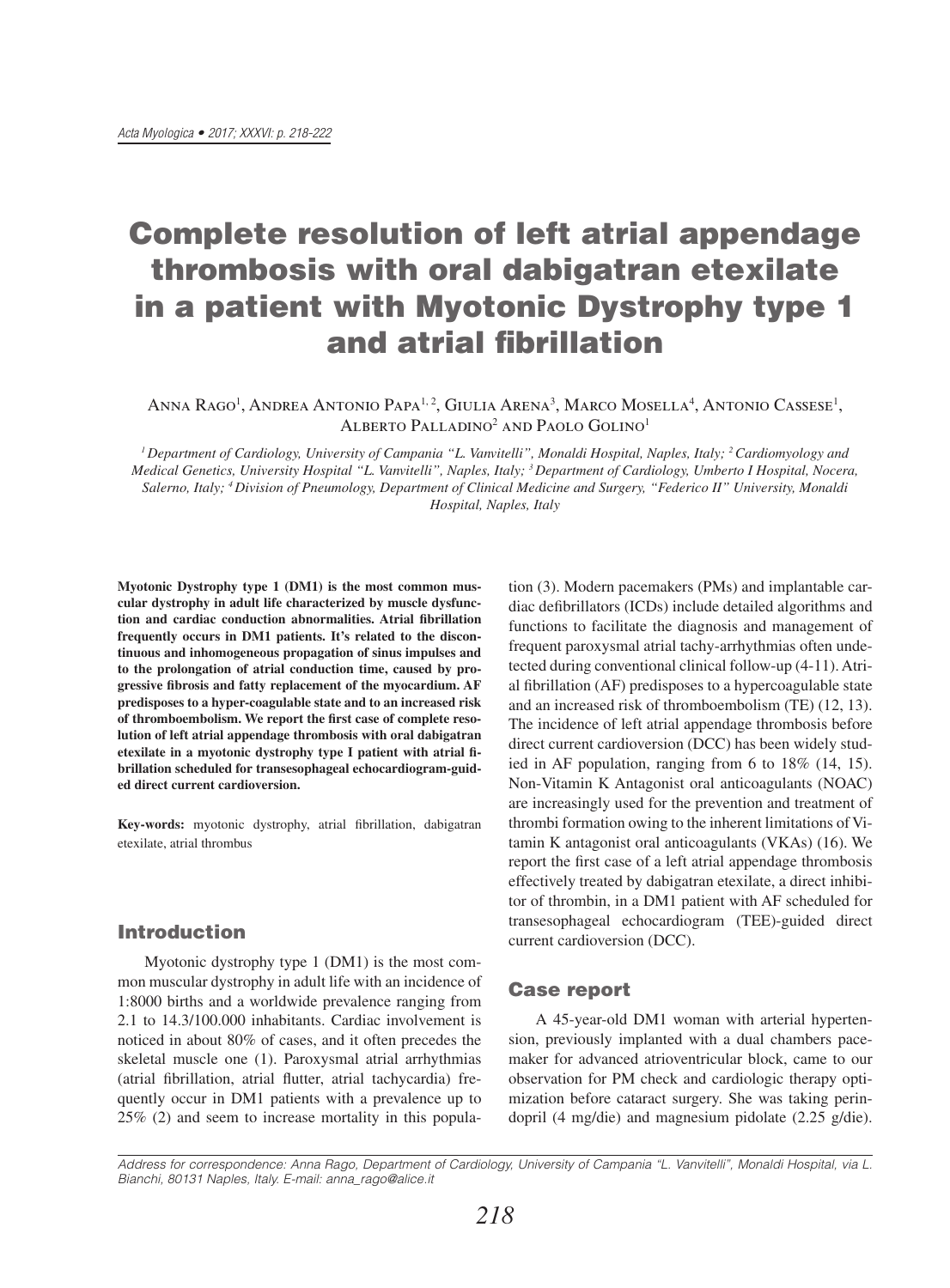She referred a recent onset of palpitations and dyspnea. Standard (12-lead electrocardiogram) ECG confirmed the diagnosis of atrial fibrillation with a mean ventricular rate of 160 bpm (Fig. 1). PM interrogation showed atrial high rate electrograms (AHRE) faster than 220 bpm, that lasted longer than 5 minutes with irregularity and incoherence of RR intervals (Fig. 2) and arose five days before the cardiologic evaluation. Transthoracic echocardiogram showed a slightly reduced left ventricular systolic function (Simpson's biplane ejection fraction: 48%) and a mild left atrial enlargement (left atrial volume index: 29 mL/m2 ). Considering the patients' symptoms and the need to restore sinus rhythm before surgical procedure, a TEE-guided DCC was performed, which showed the presence of a thrombus in left atrial appendage (Fig. 3). The patient started a beta-blocker therapy for rate control (bisoprolol 2.5 mg/die) and oral anticoagulant therapy (warfarin 5 mg/die) to dissolve the thrombus and prevent



electrocardiogram.

the risk of systemic thrombo-embolic events. However, at one-month follow-up, due to a non-optimal response to warfarin therapy, evaluated by the International Normalized Ratio (INR) of the prothrombin time, a switch form VKA to NOAC therapy with dabigatran was performed at a dosage of 150 mg/bid. Eight weeks after, TEE revealed the complete resolution of the left atrial appendage thrombus (Fig. 4), allowing us to perform a safe and successful direct current cardioversion, that restored the sinus rhythm at 65 bpm. The therapy with dabigatran was prolonged for 4 weeks after cardioversion due to the high risk of thromboembolic events (CHA2DS2-Vasc Score: 2). At the date, twelve months after DCC procedure, no bleeding events or side-effects are reported.

# **Discussion**

Cardiac involvement in DM1 patients occurs as a degenerative process with progressive fibrosis and fatty replacement not only limited to the specialized conduction system, but also extended to initially unaffected areas of the atrial myocardium (17). This anatomo-pathological substrate, causing the discontinuous and inhomogeneous propagation of sinus impulses and the prolongation of atrial conduction time, may facilitate the onset and perpetuation of atrial arrhythmias in these patients (18-24), as usually happens in other clinical conditions (25-30). AF is one of the most common supraventricular arrhythmias observed in DM1 population, characterized by chaotic and uncoordinated atrial activity which predisposes to a hypercoagulable state and an increased risk of Figure 1. Atrial fibrillation detected by standard 12-lead TE (12, 13). DCC quickly and effectively converts AF



Figure 2. Atrial high rates electrograms detected by pacemaker diagnostics.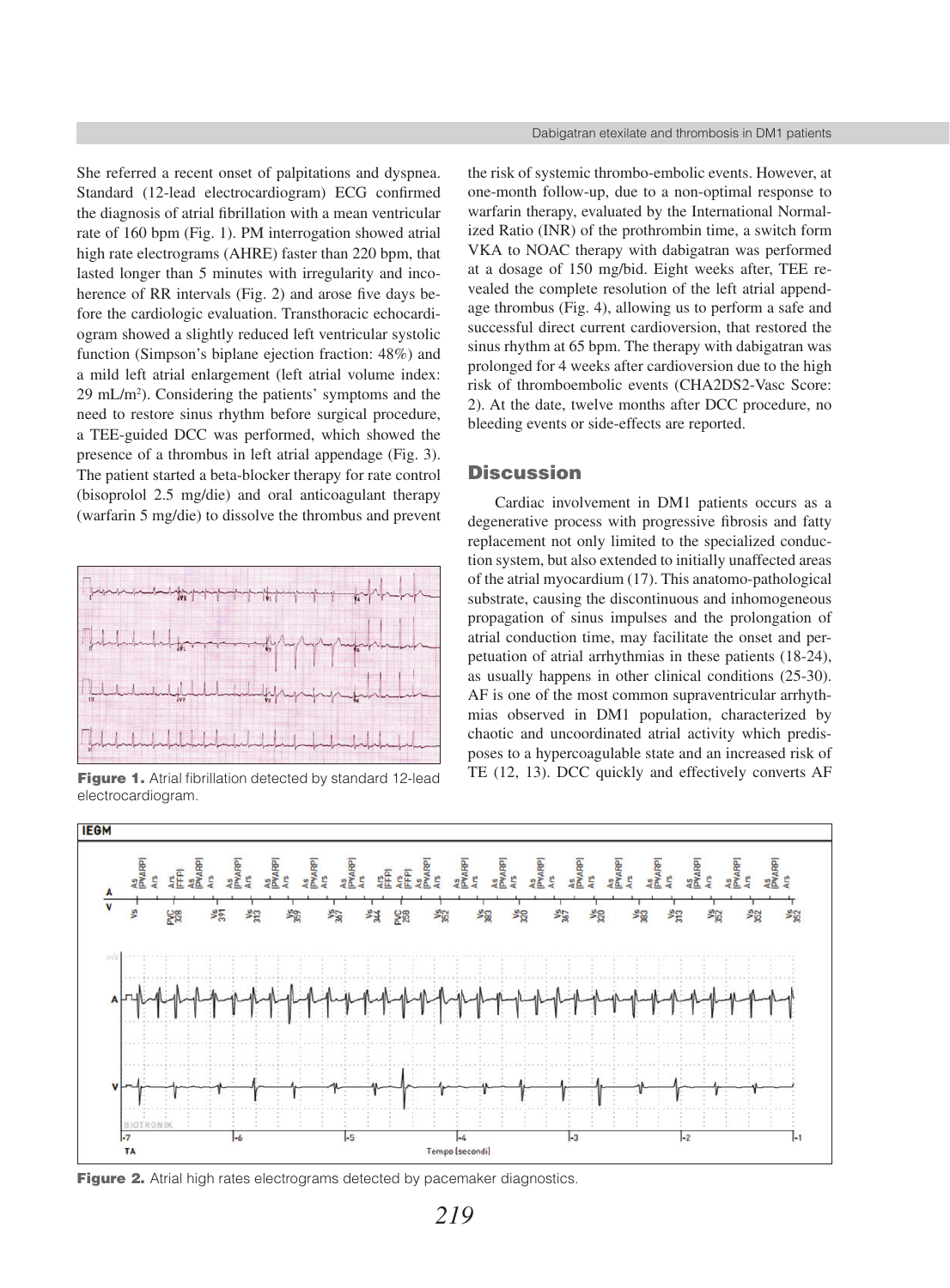#### Anna Rago et al.



Figure 3. Transesophageal echocardiographic evaluation. See the presence of a thrombus in left atrial appendage.



Figure 4. Transesophageal echocardiography evaluation eight weeks after treatment with dabigatran etexilate.

to sinus rhythm; however, it carries an inherent risk of stroke, which is substantially reduced by the administration of anticoagulation therapy. An early initiation of such therapy is important in all patients scheduled for cardioversion. Patients who have been in AF for periods longer than 48 h should start oral anticoagulation therapy at least 3 weeks before cardioversion and will continue it for at least 4 weeks afterwards (31). However, the difficulties in achieving an optimal anticoagulation with conventional warfarin therapy, likely related to several factors such as the slow onset of action, variable pharmacologic effects, numerous food and drug interactions and periodic closely target INR monitoring (32) make it difficult the therapeutic management in clinical practice and reduce the real-life patients' compliance. All these challenges have prompted an extensive research and developed NOAC,

now available for stroke prevention in AF patients and used in various clinical settings (33-38). Dabigatran etexilate, a direct inhibitor of thrombin, emerged as the first new generation oral anticoagulants potentially able to replace warfarin in preventing arterial TE in patients with AF (39-41). A post-hoc analysis of the Randomized Evaluation of Long-Term Anticoagulation Therapy (RE-LY) study in patients who underwent cardioversion with or without TEE guidance, showed that dabigatran treatment has a low and comparable frequency of adverse events compared to warfarin (42). These results were confirmed by a long term propensity score matched study in real world setting (43). The potential thrombolytic effect of dabigatran has been previously described (43, 44) as it is able to create a easier and faster anticoagulation milieu while inhibiting thrombin binding to fibrin and fibrin degradation products. In contrast warfarin anticoagulation, in its loading phase, could also exert a transient thrombogenic action (45).

# **Conclusions**

The present case is the first report of a complete left atrial appendage thrombosis resolution obtained by oral dabigatran etexilate in a DM1 patient with AF, scheduled for TEE guided direct electrical cardioversion. The use of NOAC therapy should be particularly useful in this population of patients, for their variable cognitive impairment and consequent poor compliance with periodic INR monitoring.

#### References

- 1. Nigro G, Comi LI, Politano L, et al. Cardiomyopathies associated with muscular dystrophies. In: Engel AG, Franzini-Armstrong C, Eds. *Myology*. 3rd ed. New York: McGraw-Hill 2004, pp. 1239-56.
- 2. Russo V, Rago A, Ciardiello C, et al. The role of the atrial electromechanical delay in predicting atrial fibrillation in myotonic dystrophy type 1 patients. J Cardiovasc Electrophysiol 2016;27:65-72.
- 3. Petri H, Witting N, Ersbøll MK, et al. High prevalence of cardiac involvement in patients with myotonic dystrophy type 1: a crosssectional study. Int J Cardiol 2014;174:31-6.
- 4. Lazarus A, Varin J, Babuty D, et al. Long-term follow-up of arrhythmias in patients with myotonic dystrophy treated by pacing: a multicenter diagnostic pacemaker study. JACC 2002;40:1645-52.
- 5. Russo V, Rago A, Papa AA, et al. Does a high percentage of right ventricular pacing influence the incidence of paroxysmal atrial fibrillation in myotonic dystrophy type 1 patients? Kardiol Pol 2013;71:1147-53.
- 6. Nigro G, Russo V, Politano L, et al. Does Bachmann's bundle pacing prevent atrial fibrillation in myotonic dystrophy type 1 patients? A 12 months follow-up study. Europace 2010;12:1219-23.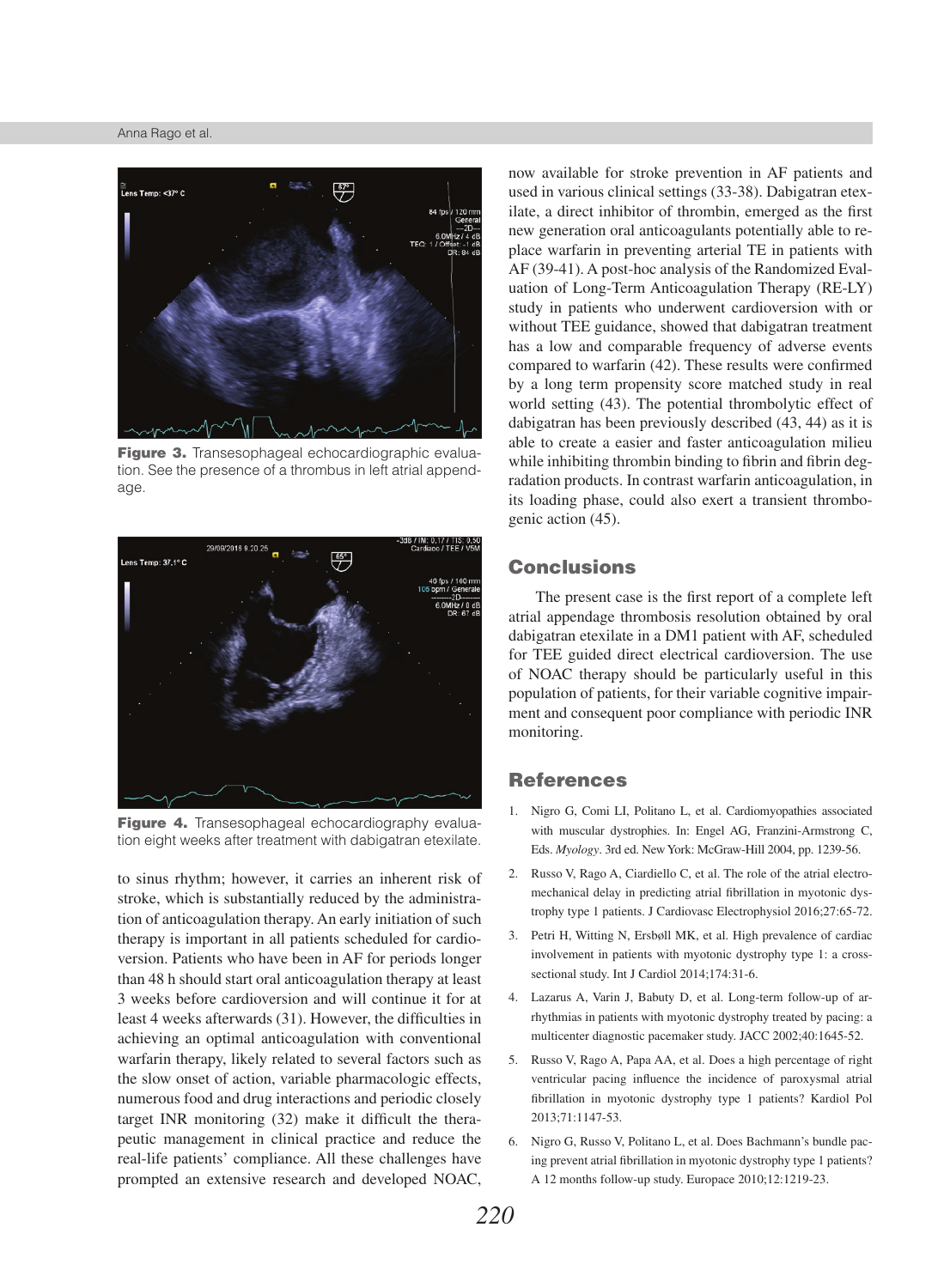- 7. Russo V, Nigro G, Papa AA, et al. Far field R-wave sensing in myotonic dystrophy type 1: right atrial appendage versus Bachmann's bundle region lead placement. Acta Myol 2014;33:94-9.
- 8. Russo V, Rago A, Politano L, et al. The effect of atrial preference pacing on paroxysmal atrial fibrillation incidence in myotonic dystrophy type 1 patients: a prospective, randomized, single-bind cross over study. Europace 2012;14:486-9.
- 9. Nigro G, Russo V, Rago A, et al. Right atrial preference pacing algorithm in the prevention of paroxysmal atrial fibrillation in myotonic dystrophy type 1 patients: a long term follow-up study. Acta Myologica 2012;31:139-43.
- 10. Russo V, Nigro G, Rago A, et al. Atrial fibrillation burden in myotonic dystrophy type 1 patients implanted with dual chamber pacemaker: the efficacy of the overdrive atrial algorithm at 2 year follow-up. Acta Myologica 2013;32:142-7.
- 11. Russo V, Nigro G, Meo F, et al. The effect of atrial preference pacing on atrial fibrillation electrophysiological substrate in myotonic dystrophy type 1 population. Acta Myologica 2014;33:127-35.
- 12. Stewart S, Hart CL, Hole DJ, et al. Population prevalence, incidence, and predictors of atrial fibrillation in the Renfrew/Paisley study. Heart 2001;86:516-21.
- 13. Watson T, Shantsila E, Lip GY. Mechanisms of thrombogenesis in atrial fibrillation: Virchow's triad revisited. Lancet 2009;373:155-66.
- 14. Roijer A, Eskilsson J, Olsson B. Transoesophageal echocardiography-guided cardioversion of atrial fibrillation or flutter. Selection of a low-risk group for immediate cardioversion. Eur Heart J 2000;21:837-47.
- 15. Stoddard MF, Dawkins P, Prince CR, et al. Transesophageal echocardiographic guidance of cardioversion in patients with atrial fibrillation. Am Heart J 1995;129:1204-15.
- 16. Russo V, Rago A, Proietti R, et al. Efficacy and safety of the targetspecific oral anticoagulants for stroke prevention in atrial fibrillation: the real-life evidence. Ther Adv Drug Saf 2017;8:67-75.
- 17. Russo V, Meo F, Rago A, et al. Paroxysmal atrial fibrillation in myotonic dystrophy type 1 patients: P wave duration and dispersion analysis. Eur Rev Med Pharmacol Sci 2015;19:1241-8.
- 18. Russo V, Rago A, Nigro G. Atrial electromechanical delay in myotonic dystrophy type 1 patients. Eur Rev Med Pharmacol Sci 2015;19:3991-2.
- 19. Russo V, Rago A, Nigro G. Sudden cardiac death in neuromuscolar disorders: time to establish shared protocols for cardiac pacing. Int J Cardiol 2016;207:284-5.
- 20. Russo V, Nigro G, Papa AA, et al. Adenosine-induced sinus tachycardia in a patient with myotonic dystrophy type 1. Acta Myologica 2014;33:104-6.
- 21. Russo V, Rago A, Meo F, et al. Ventricular fibrillation induced by coagulating mode bipolar electrocautery during pacemaker implantation in myotonic dystrophy type 1 patient. Acta Myologica 2014;33:149-51.
- 22. Russo V, Rago A, D'Andrea A, et al. Early onset "electrical" heart failure in myotonic dystrophy type 1 patient: the role of ICD biventricular pacing. Anadolu Kardiyol Derg 2012;12:517-9.
- 23. Nigro G, Russo V, Vergara P, et al. Optimal site for atrial lead implantation in myotonic dystrophy patients.The role of Bachmann's Bundle stimulation. PACE 2008;31:1463-6.
- 24. Nigro G, Russo V, Politano L, et al. Right atrial appendage versus Bachmann's bundle stimulation: a two year comparative study of electrical parameters in myotonic dystrophy type 1 patients. PACE 2009;32:1192-7.
- 25. Rago A, Russo V, Papa AA, et al. The role of the atrial electromechanical delay in predicting atrial fibrillation in beta thalassemia major patients. JICE 2016;48:147-57.
- 26. Russo V, Di Meo F, Rago A, et al. Impact of continuous positive airway pressure therapy on atrial electromechanical delay in obesity-hypoventilation syndrome patients. J Cardiovasc Electrophysiol 2016;27:327-34.
- 27. Russo V, Rago A, Di Meo F, et al. Atrial septal aneurysms and supraventricular arrhythmias: the role of atrial electromechanical delay. Echocardiography 2015;32:1504-14.
- 28. Russo V, Rago A, Pannone B, et al. Atrial fibrillation and beta thalassemia major: the predictive role of the 12-lead electrocardiogram analysis. Indian Pacing Electrophysiol J 2014;25:121-32.
- 29. Russo V, Rago A, Pannone B, et al. Early electrocardiographic evaluation of atrial fibrillation risk in beta-thalassemia major patients. Int J Hematol 2011;93:446-51.
- 30. Kirchhof P, Benussi S, Kotecha D, et at. ESC Guidelines for the management of atrial fibrillation developed in collaboration with EACTS. The Task Force for the management of atrial fibrillation of the European Society of Cardiology (ESC). Eur Heart J 2016;7,2893-962.
- 31. Proietti R, Joza J, Arensi A, et al. Novel nonpharmacologic approaches for stroke prevention in atrial fibrillation: results from clinical trials. Med Devices (Auckl) 2015;8:103-14.
- 32. Danna P, Proietti R, Sagone A, et al. Does left atrial appendage closure with a cardiac plug system reduce the stroke risk in nonvalvular atrial fibrillation patients? A single-center case series. Pacing Clin Electrophysiol 2013;36:347-53.
- 33. Russo V, Rago A, Papa AA, et al. Use of non-vitamin K antagonist oral anticoagulants in atrial fibrillation with malignancy: clinical practice experience in a single institution and literature review. Semin Thromb Hemost 2017 Dec 8. doi: 10.1055/s-0037-1607436.
- 34. Russo V, Rago A, Papa AA, et al. Budget impact analysis of rivaroxaban vs warfarin anticoagulation strategy for direct current cardioversion in non-valvular atrial fibrillation patients: the MonaldiVert economic study. Minerva Cardioangiol 2017;66:1-5.
- 35. Russo V, Di Napoli L, Bianchi V, et al. A new integrated strategy for direct current cardioversion in non-valvular atrial fibrillation patients using short term rivaroxaban administration: The MonaldiVert real life experience. Int J Cardiol 2016;1;224:454-5.